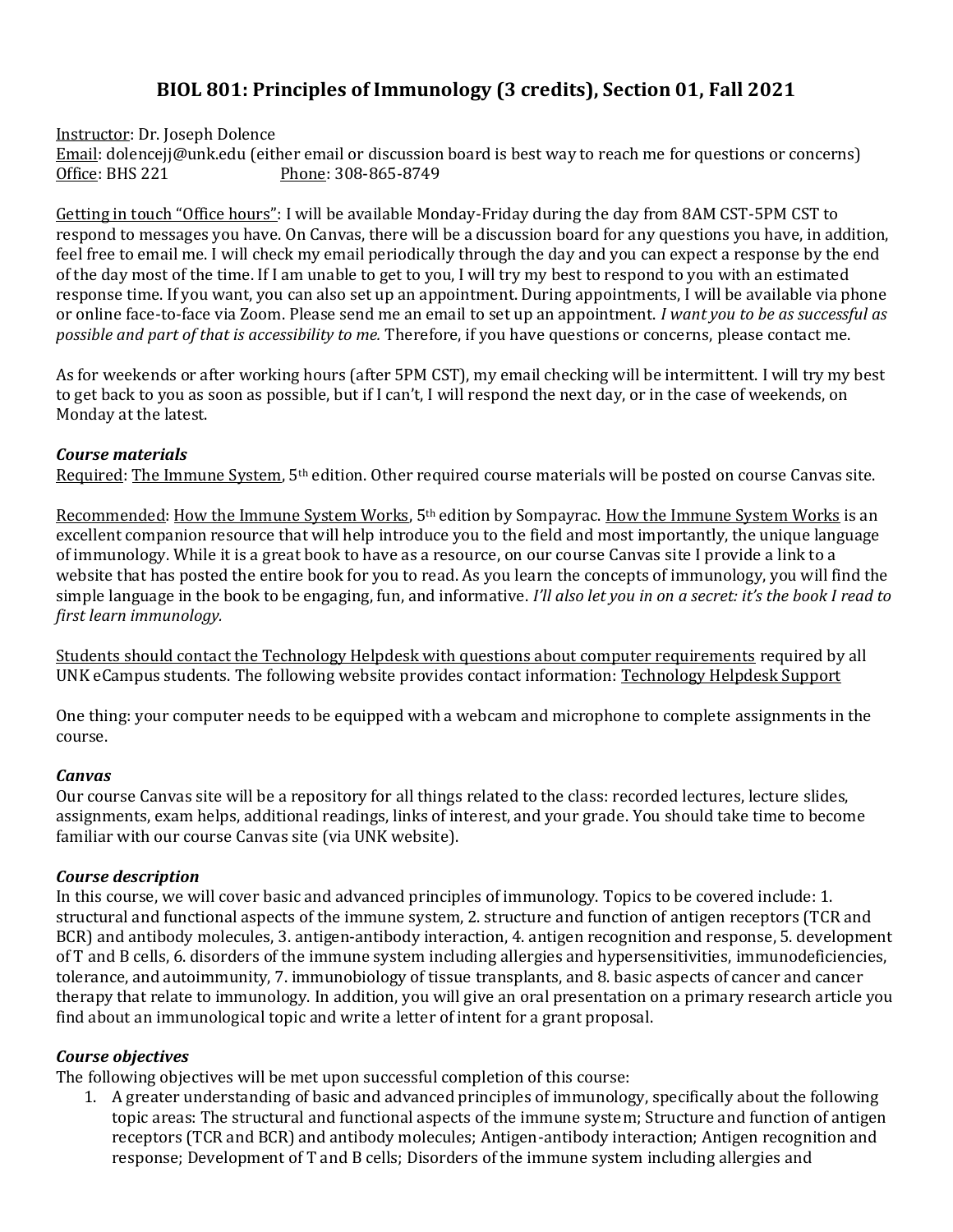hypersensitivities, immunodeficiencies, tolerance, and autoimmunity; Immunobiology of tissue transplants; Basic aspects of cancer and cancer therapy that relate to immunology.

- 2. You will gain experience in analyzing and presenting the findings on a primary literature article about an immunological topic.
- 3. You will increase your understanding of experimental design, scientific writing, and ultimately, learn how to most effectively communicate why you should be given financial resources to study the area of immunology in which you are interested through writing letter of intent for a grant proposal.

### *Course Schedule and Video Lecture Schedule*

Please see calendar for the schedule of all our lectures, assignments, exams, other important dates, etc. Also take note of the video lecture schedule document. You are responsible for watching the videos by the end of the week and completing required assignments. The lecture schedule for the course is tentative. We will adjust as necessary.

#### *Attendance*

#### Course policy

Because this is an online course, attendance means viewing all the lectures and participating in the course. Failure to participate in the course to the best of your ability will result in lower comprehension of course material and a lower grade. Weekly discussion boards will be assigned on topics from lecture and other course materials, so failure to participate in these discussions will significantly impact your ability to learn the material and perform well in this course.

#### University policies and guidelines

Student attendance in online courses is defined as active participation in the course. Online courses will, at a minimum, have weekly mechanisms for student participation, which will be documented by any or all the following methods: discussion board, assignments, quizzes, etc. Students are responsible for informing the instructor about their absence from class and for completing assignments given during their absence.

#### *Grading for BIOL 801 Graduate*

| Three 100-point exams                         | 300 points        |
|-----------------------------------------------|-------------------|
| Final exam                                    | 150 points        |
| Four 25-point problem sets                    | 100 points        |
| Weekly discussion participation (10 pts/week) | 170 points        |
| Literature oral presentation                  | 100 points        |
| Grant proposal written assignment             | 100 points        |
|                                               | Total: 920 points |

Letter grades will be determined by the percent of the total possible points you earn:

| $93-100% = A$   | $80-81\% = B$    | $68-69\% = D+$                 |
|-----------------|------------------|--------------------------------|
| $90-92% = A$    | $178-79\% = C+$  | $62 - 67\% = D$                |
| $88-89\% = B+$  | $172 - 77\% = C$ | $60-61\% = D$                  |
| $82 - 87\% = B$ | $170 - 71\% = C$ | $\blacksquare$ 59% or less = F |

Please note: At the end of the semester, I round up (never down), if you are within 0.5% of the next letter grade up.

**Student academic workload policy**: One credit is defined as: 1. Not less than one class hour of classroom or direct faculty instruction and a minimum of two hours out of class student work each week for approximately fifteen weeks for one semester credit hour of credit. 2. At least an equivalent amount of work as outlined in 1. above for other academic activities as established by the institution including laboratory work. Alternative explanation (with less legalese): one credit is defined as equivalent to an average of three hours of learning effort per week (over a full semester) necessary for an average student to achieve an average grade in the course. Therefore, expect to spend an additional two hours a week on course work outside the classroom for every hour in the classroom or laboratory. More information can be found under the *Semester Credit Hour Definition* on the following website[: UNK Student Load](https://catalog.unk.edu/undergraduate/academics/academic-regulations/student-load/)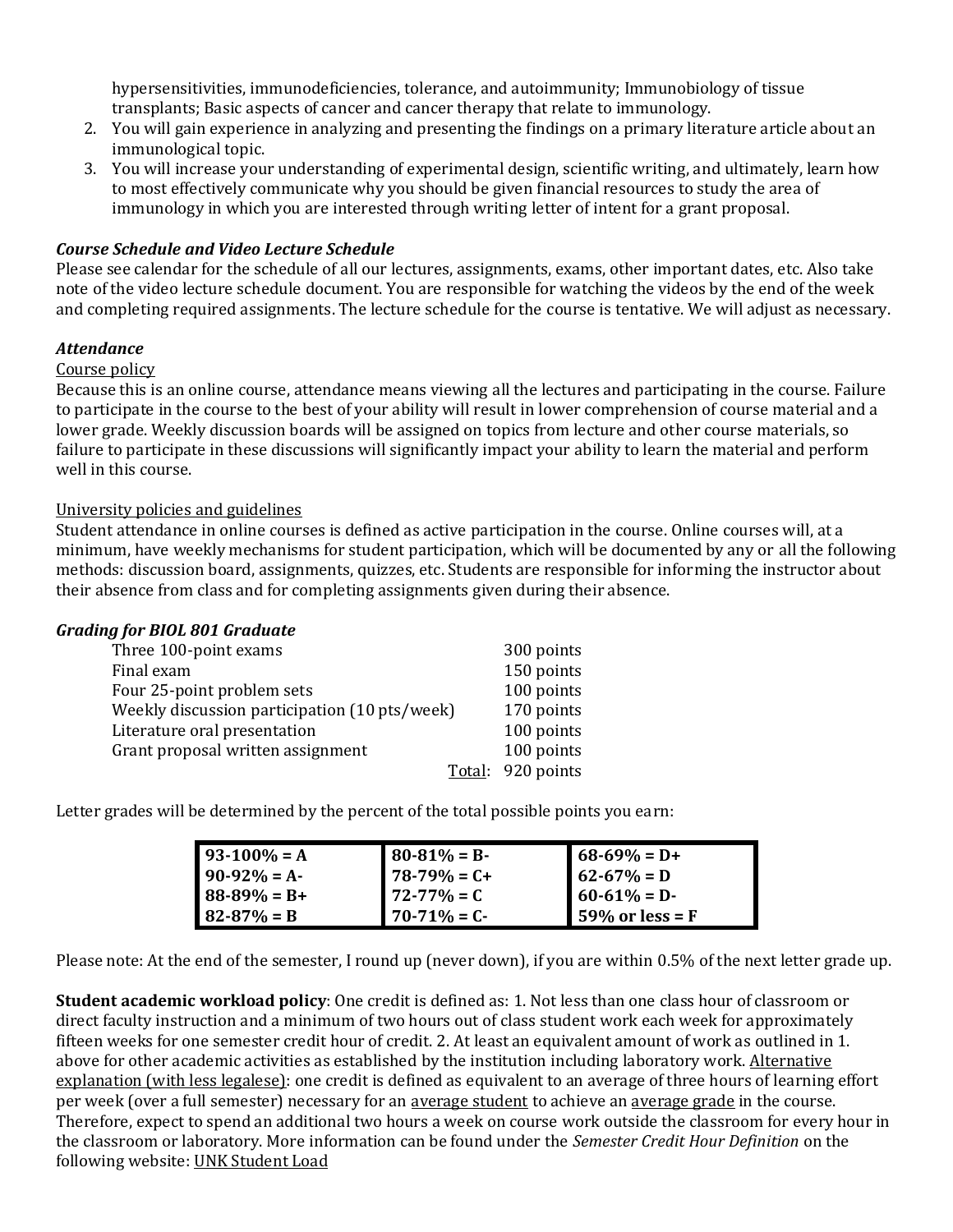### *Coursework*

**Exams**: There will be four exams during the semester. The due dates of the first three exams are: **Friday, September 17, Friday, October 15, and Friday, November 12.** The cumulative final exam will be due on **Wednesday, December 15. Exams must be turned in by 5PM CST on due date.** Instructions on how to complete the exams and turn them in will be posted to Canvas.

**Problem sets** will be assigned throughout the semester. Problem sets are due by 5PM CST (check course calendar).

**Weekly discussion boards** will be assigned throughout the semester on Canvas. These boards will be a great way to breakdown and dive deeper into course content. Each week, a new topic will be examined based on the topic we are covering. Instructions for how to participate in these discussions will be posted to Canvas.

**Oral presentations**: Each of you will select a review article from the last 3 years (2018-2021) about an immunological topic of your choice and record a 20-minute presentation either using Zoom or VidGrid, the video recording software found in Canvas. Part of your grade will be participating in a discussion board about the presentations. The specifics of this assignment will be found on the course Canvas site.

**Grant proposal written assignment:** During the semester, you will conceive, design, and write a letter of intent for a grant proposal to study a topic related to immunology. In this way, you will increase your understanding of experimental design, scientific writing, and ultimately, learn how to most effectively communicate why you should be given financial resources to study the area in which you are interested. A draft of your proposal is due **Friday, October 22**, with the final draft due on **Friday, December 3**. More details about this assignment will be provided on the course Canvas site.

### *Assignment policies (please read late assignment policy)*

You will submit your assignments via links on Canvas. For each particular assignment, I will dictate what kind of file you are to upload. Most of the time it will be either a Word, Excel, PowerPoint, or PDF file. While I will accept files emailed to me, my strong preference is for you to upload them to Canvas. Please name your files starting with your last name so it is easy for me to track your assignments (e.g. Dolence Assignment 1).

*Late assignments* will be accepted, with penalty based on how overdue the assignment is. Any late assignment will be deducted 10% per day it is late, and after 4 days (so at the start of day 5), a zero will be given for the assignment. Using an example to illustrate the policy: handing in an exam at 5:01PM on the due date will constitute a 10% penalty, and at 5:01PM each of the following days (second late day through fourth late day) you would lose an additional 10%. At 5:01PM on the fifth late day, a zero will be given.

#### *Make-up work*

Because this is an online course, you should be able to work around your schedule to complete coursework. However, if there is an extenuating circumstance that requires you to miss a due date, **please talk to me**. I will work with you if something happens to you that is due to unavoidable or legitimate circumstances.

#### *A special note about our weekly discussion boards*

In this class, discussion boards are so valuable to drive our weekly discussion to help you learn about immunology. Because of this, we keep going week after week – without a break for the entire semester. Yes, I know this grind can be demanding – so I will allow you to drop one discussion board grade. Therefore, at any time during the semester, should you choose to take a zero for a discussion board (the only way this occurs is lack of participation), this zero will not count for your final grade. At the end of the semester, I will change one discussion board grade of zero to a ten – representing 100% on the assignment. If you complete every discussion board, I will add ten points of extra credit to your final grade.

#### *Classroom Expectations*

The following guidelines will help your work more efficiently in this course. Please carefully review these guidelines and follow them.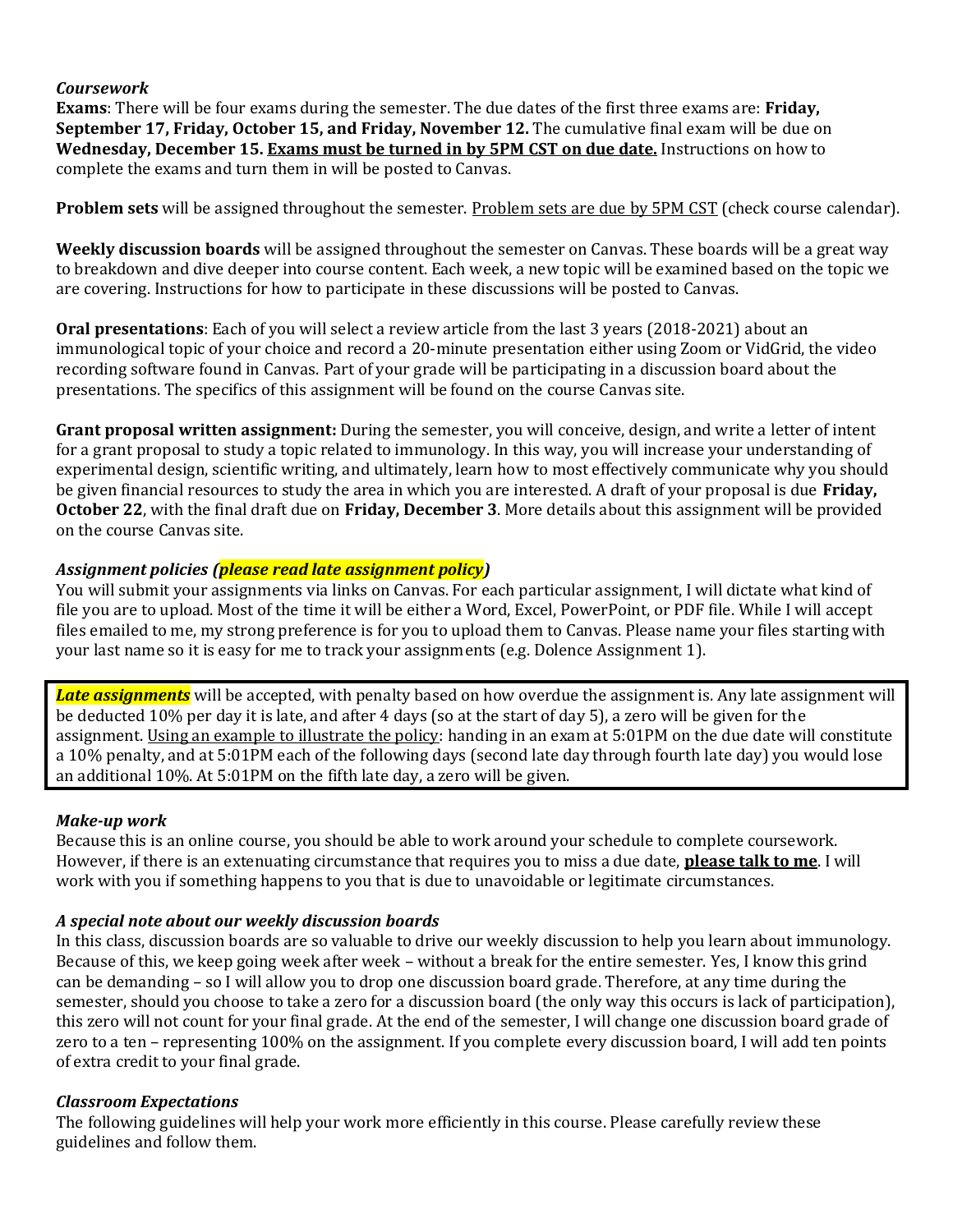- 1. You are expected to maintain academic integrity in this course according to the student academic behavior standards. For further details look at: Undergraduate Student Policies and/or Graduate Student Policies OR keep reading below!
- 2. Keep up with the readings and course materials. You will have chapters, discussion postings, and other materials to read for class. You will have lecture videos to watch. As with any learning experience, the more you can put into reading, thinking, and applying the material, the more you will get out of the course.
- 3. Be prepared to spend at least 6 9 hours per week working on this course. If you are less experienced with online learning, and/or less experienced with the content of this course, expect to spend more hours per week to participate fully.
- 4. Don't turn in late assignments. Late submissions will result in a lower grade.
- 5. Work with others. You are required to make every effort to work effectively and promptly with others in discussion boards. Fair criticism of your failure to work effectively with others may significantly affect your grade.

# *Academic Integrity Policy*

The maintenance of academic honesty and integrity is a vital concern of the University community. Any student found in violation of the standards of academic integrity may be subject to both academic and disciplinary sanctions. Academic dishonesty includes, but is not limited to, the following:

- 1. **Cheating**: Copying or attempting to copy from an academic test or examination of another student; using or attempting to use unauthorized materials, information, notes, study aids or other devices for an academic test, examination or exercise; engaging or attempting to engage the assistance of another individual in misrepresenting the academic performance of a student; or communicating information in an unauthorized manner to another person for an academic test, examination or exercise.
- 2. **Fabrication and falsification**: Falsifying or fabricating any information or citation in any academic exercise, work, speech, test or examination. Falsification is the alteration of information, while fabrication is the invention or counterfeiting of information.
- 3. **Plagiarism**: Presenting the work of another as one's own (i.e., without proper acknowledgment of the source) and submitting examinations, theses, reports, speeches, drawings, laboratory notes or other academic work in whole or in part as one's own when such work has been prepared by another person or copied from another person.
- 4. **Abuse of academic materials and/or equipment**: Destroying, defacing, stealing, or making inaccessible library or other academic resource material.
- 5. **Complicity in academic dishonesty**: Helping or attempting to help another student to commit an act of academic dishonesty.
- 6. **Falsifying grade reports**: Changing or destroying grades, scores or markings on an examination or in an instructor's records.
- 7. **Misrepresentation to avoid academic work**: Misrepresentation by fabricating an otherwise justifiable excuse such as illness, injury, accident, etc., in order to avoid or delay timely submission of academic work or to avoid or delay the taking of a test or examination.
- 8. **Other Acts of Academic Dishonest**y: Academic units and members of the faculty may prescribe and give students prior written notice of additional standards of conduct for academic honesty in a particular course, and violation of any such standard shall constitute the Code.

Under Section 2.9 of the Bylaws of the Board of Regents of the University of Nebraska, the respective colleges of the University have responsibility for addressing student conduct solely affecting the college. Just as the task of inculcating values of academic honesty resides with the faculty, the college faculty are entrusted with the discretionary authority to decide how incidents of academic dishonesty are to be resolved. For more information, please visit UNK's *Procedures and Sanctions for Academic Integrity* [\(Academic Integrity Website\)](https://www.unk.edu/offices/reslife/_documents/academic-integrity-policy.pdf) and the *Student Code of Conduct* [\(Student Code of Conduct\).](https://www.unk.edu/offices/reslife/_documents/university-of-nebraska-at-kearney-student-code-of-conduct.pdf)

# *Dr. Dolence's Key Points for COVID-19 Related Information For more information[: UNK COVID-19 Info](https://www.unk.edu/public-health/index.php)*

Effective May 18, 2021, UNK's pandemic response status moves to Phase III. Phase III protocols of note that are applicable to this course: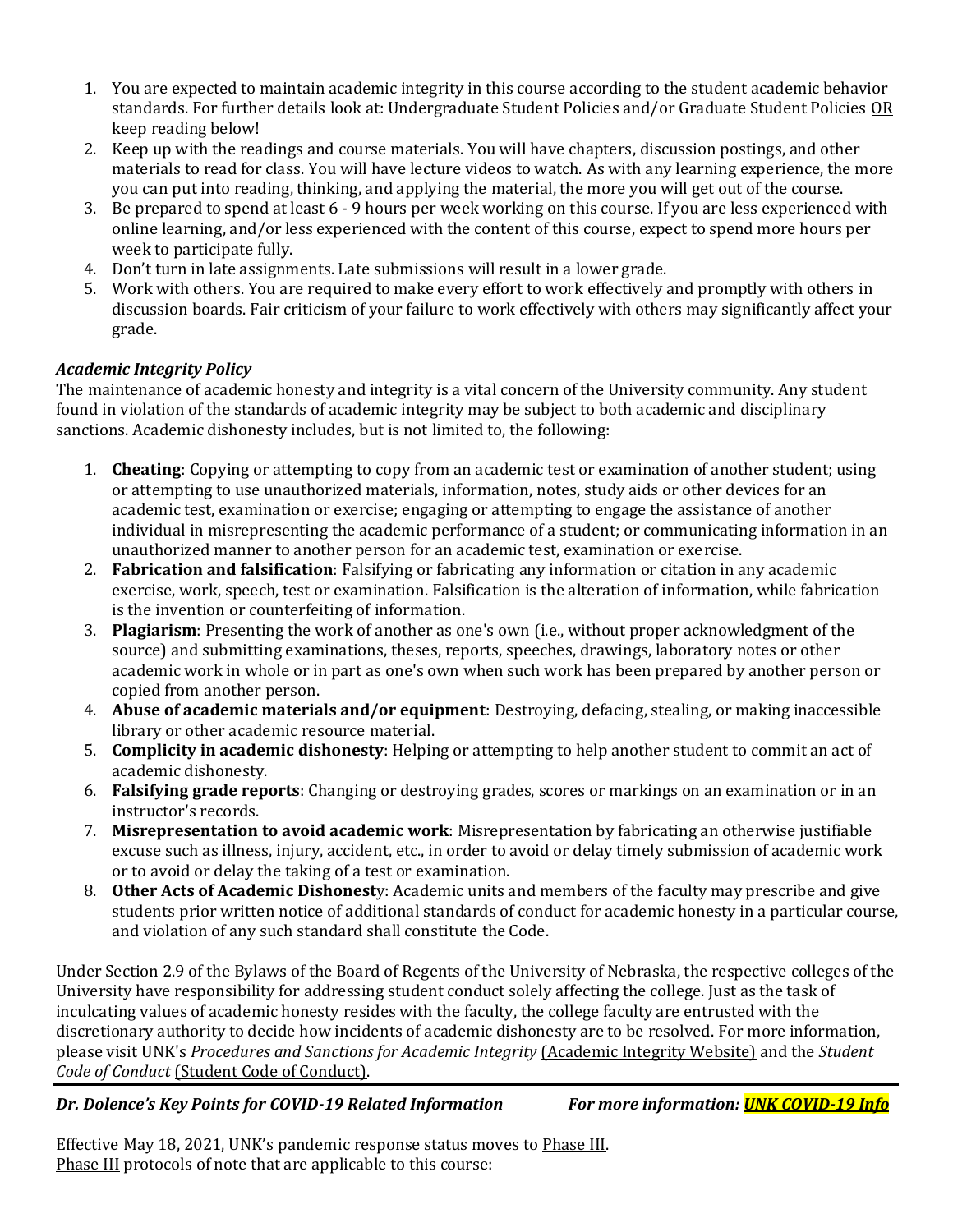- 1. The **COVID-19 vaccine\*** has proven to significantly reduce positive cases of COVID-19 on campus and in the community. As UNK moves toward more normal operations during the 2021-2022 academic year, the university encourages students and employees to be fully vaccinated. **\***If you have questions about the vaccine, please ask your primary care physician and/or the Public Health Center on campus to get more information.
- 2. You are required to report to UNK's Public Health Center if you test positive for COVID-19, have symptoms or were in contact with someone who has COVID-19. The Public Health Center can be reached at 308-865- 8279 o[r unkhealth@unk.edu.](mailto:unkhealth@unk.edu)

Therefore, **monitor yourself daily** for COVID-19 symptoms, even if you've been vaccinated – breakthrough cases (this is when you get COVID-19 after being immunized to COVID-19) do occur! These include, but are not limited to: fever, cough, shortness of breath, headache, body/muscle aches, nausea/vomiting, diarrhea/loose stools, loss of taste/smell/appetite, sore throat, runny nose, chills, abdominal pain/tenderness, and fatigue (Source: Test Nebraska).

**If you are sick,** contact the Public Health Center on campus to be advised on testing, monitoring, quarantine, and isolation as appropriate. After contacting the Public Health Center, please contact me to craft a plan to ensure you don't fall behind in class. You will still be responsible for course content through other options arranged with me. There will be no penalties for missing classes for COVID-19 related absences provided you (the student) have documentation from the Public Health Center (PHC). PHC will provide the student with documentation that **must be shared with me, the class instructor**. This documentation includes the beginning and end dates for quarantine or isolation. Once you receive clearance from the PHC, let me know. Students without the proper documentation can be prohibited from participating in an alternative fashion.

- 3. **I am your ally in this course.** While this is always true, it is especially important to state as we all deal with COVID-19. *You will not lose points because you are absent due to being sick. If you get sick, we will work together to get you caught up!*
- 4. **UNK will continue to monitor active cases** on campus, in the Kearney community and across the state. **UNK will move back to previous phases and update its guidance if circumstances warrant.** Given variants of the virus exist and are spreading, policies from last year (2020-2021 academic year) may be implemented if circumstances warrant\*\*.

\*\*Pertinent to this, information about how such policies would impact the course will be posted to our course Canvas site. Given this is an online course, I don't anticipate anything to impact us, but I will keep you posted should anything arise.

Questions regarding COVID-19 should be directed to the Public Health Center unkhealth@unk.edu or 308-865- 8254. Questions regarding the COVID-19 academic policy should be directed to Sr. Vice Chancellor Bicak at bicakc@unk.edu. Questions regarding Biology department specific requirements should be directed to Dr. Julie Shaffer, Chair of Biology at [shafferjj@unk.edu.](mailto:shafferjj@unk.edu)

**The above directions must be followed by everyone for the health and safety of our University. Students who do not comply may face disciplinary action from the university.** Violations of any University or Campus Policy is a violation of the Student Code of Conduct.

# *Students with Disabilities*

It is the policy of the University of Nebraska at Kearney to provide flexible and individualized reasonable accommodation to students with documented disabilities. To receive accommodation services for a disability, students must be registered with the UNK Disabilities Services for Students (DSS) office, 175 Memorial Student Affairs Building, 308-865-8214 or by email [unkdso@unk.edu](mailto:unkdso@unk.edu)

# *UNK Statement of Diversity & Inclusion*

UNK stands in solidarity and unity with our students of color, our LatinX and international students, our LGBTQIA+